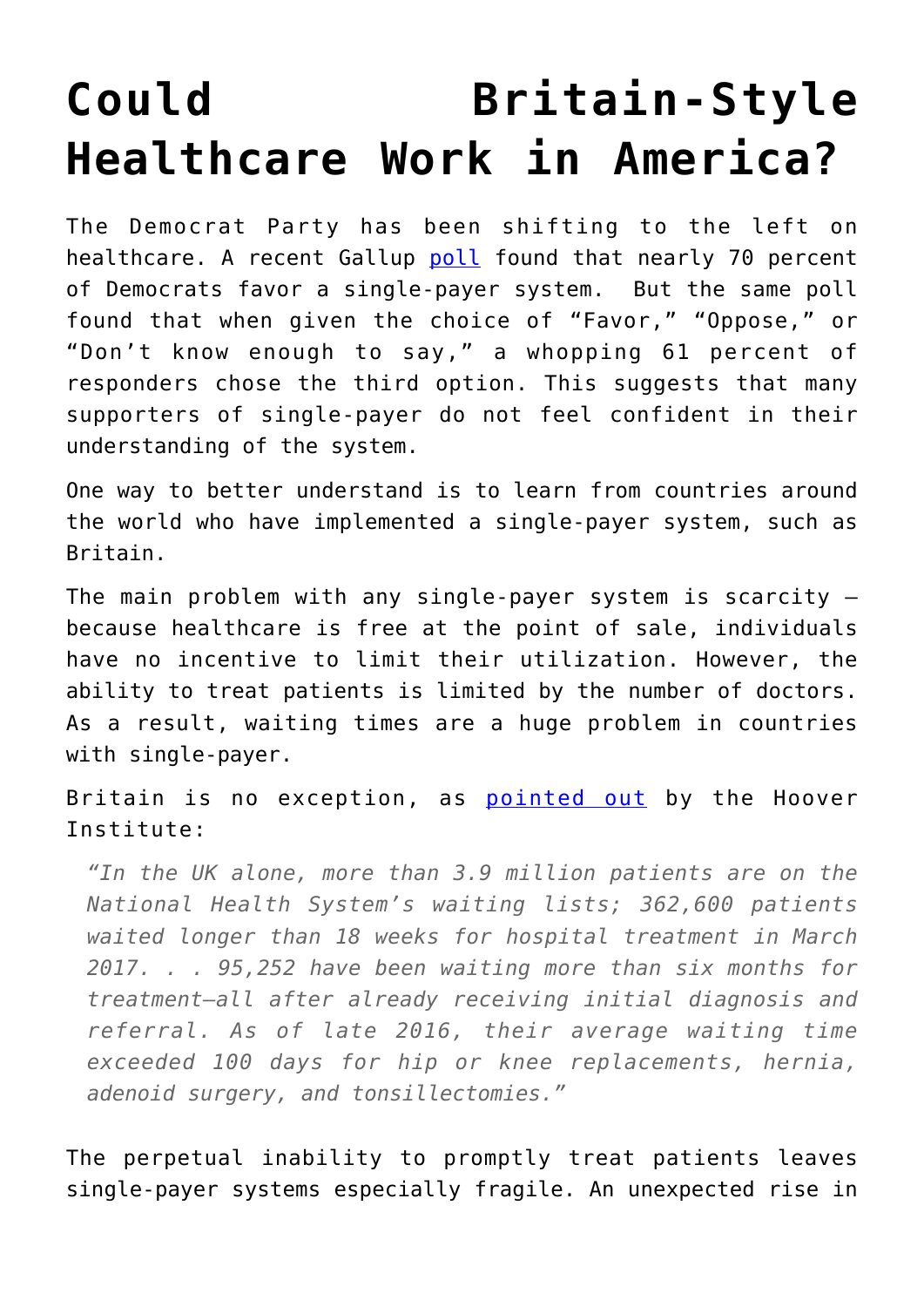flu cases last winter brought the NHS to its knees. The *Telegraph* [reported](https://www.telegraph.co.uk/news/2018/01/02/nhs-hospitals-ordered-cancel-routine-operations-january/) that hospitals canceled 50,000 operations, doctors warned of "third world conditions," and ambulance providers resorted to taxis to transport patients in need.

A former head of numerous NHS branches [explains](https://www.theguardian.com/commentisfree/2018/apr/06/nhs-failure-health-service) that the system is stretched to its limit:

*"Things don't get worse by 3% because demand has increased by 3%, they get worse by 50% or 100% because there is no slack left to deal with what is only a 3% increase. And the figures are now showing just this: failure multiplying while demand increases only marginally."*

Frustration with the NHS has grown in Britain, as [thousands](http://fortune.com/2018/07/10/nhs-70-years-uk-britain-single-payer/) [have protested](http://fortune.com/2018/07/10/nhs-70-years-uk-britain-single-payer/) this year demanding additional funding for the much-maligned agency. Britain spends far less on healthcare per person than America, but also has the "lowest per capita numbers for doctors, nurses and hospital beds in the western world," as [noted](https://www.theguardian.com/society/2018/jul/02/is-the-nhs-the-worlds-best-healthcare-system) by the *Guardian*. More money would help, but with the tax burden on British families the [highest](http://www.dailymail.co.uk/news/article-5780921/Tax-burden-facing-British-families-highest-20-years.html) it's been in twenty years, any tax increase could anger the public.

Another consideration is that single-payer systems like the NHS restrict the sovereignty of patients to make healthcare decisions. This was clearly displayed in the cases of British children [Charlie Gard](https://www.cnn.com/2017/06/27/health/charlie-gard-european-court-ruling-bn/index.html) and [Alfie Evans.](https://www.cnn.com/2018/04/25/health/alfie-evans-appeal-bn/index.html) Both were severely ill, and their hospitals decided that it was in the best interest of the children to remove their life support. Each child's parents vehemently disagreed and beseeched the British government and international agencies to let them travel abroad for treatment. However, all requests were denied, the directives were carried out, and both children passed away.

Healthcare scholar and former cardiologist Dr. Deane Waldman [lays out](https://www.realclearhealth.com/articles/2018/05/10/british_babies_offer_cautionary_tale_on_single_payer_110786.html) Britain's policy:

*According to the [NHS Constitution,](https://www.gov.uk/government/publications/the-nhs-constitution-for-england/the-nhs-constitution-for-england) "You have the right to drugs and treatments that have been recommended by NICE." The National Institute for Clinical Excellence is an agency that*